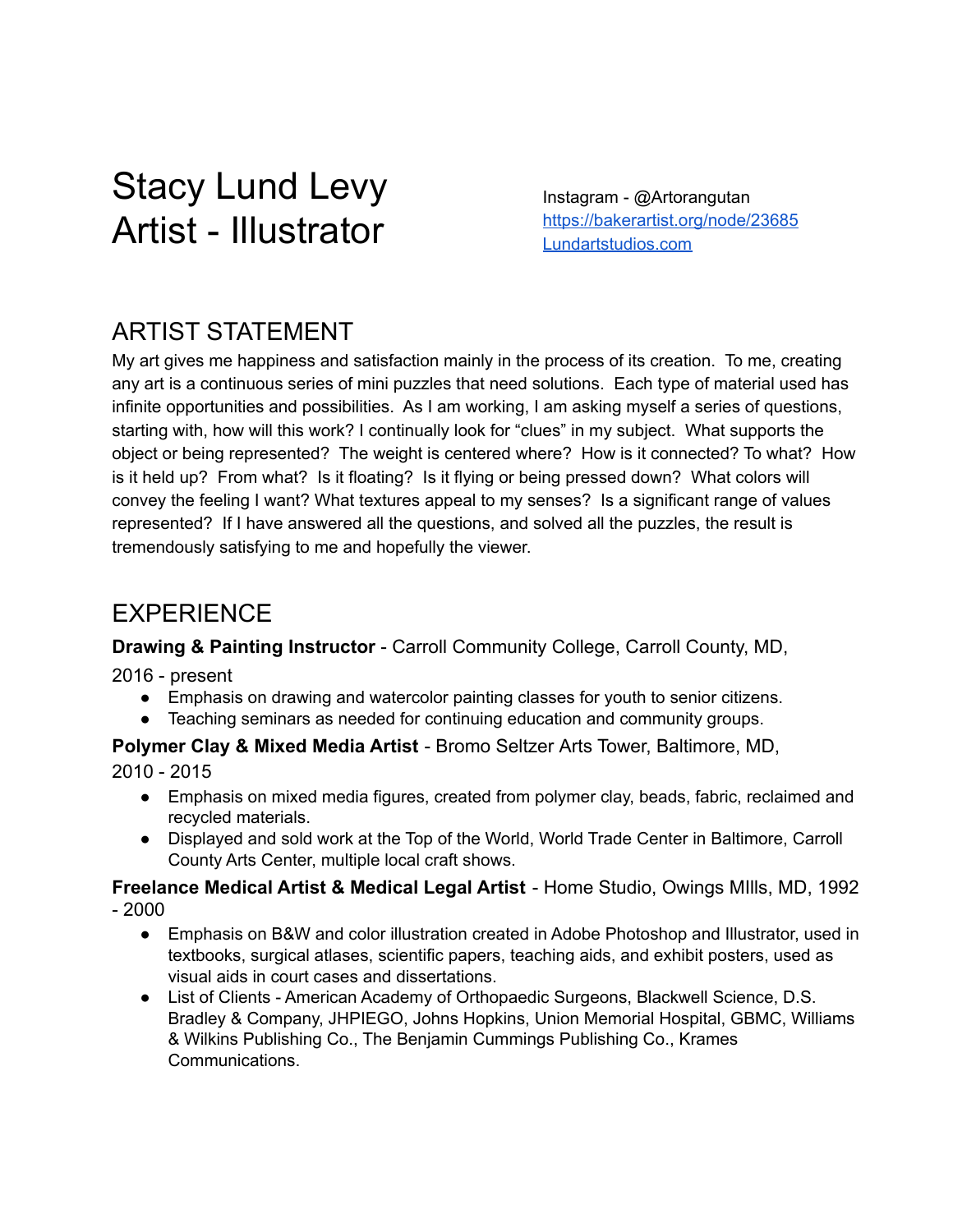**Medical Illustrator & Photographer** - Maryland Center of Limb Lengthening &

Reconstruction, University of Maryland Medical Center, 1992 - 1995

- Researched, selected, ordered and installed necessary equipment, software and supplies for the genesis of the illustration/photography department, to fill the expanding needs of the center.
- Emphasis on illustration, graphic design, clinical and x-ray photography, slide duplication, advertising, brochure and poster design, and production.

## EDUCATION

**Centro Linguistico Italiano Dante Alighieri**, School of Language, Literature, and Culture, Rome, Italy - Continuing Education

**The Center for Italian Studies**, School of Language, Literature, and Culture, Baltimore, MD - Continuing Education

**WEB** - Women Entrepreneurs in Business, Baltimore, MD - Certificate program

**The Johns Hopkins School of Medicine**, Baltimore, MD - Masters of Arts in Medical and Biological Illustration. Thesis project - A Study in the Visceral Anatomy of Cynomys ludovicianus. **Lee Studio** - Summer Internship, medical illustrator, London, England, emphasis on B&W technical pen illustration for Surgical Atlas.

**Maryland Institute College of Art, Towson State** - Continuing Education

**Hood College**, Frederick, MD - Bachelors of Arts in Biochemistry, Concentration in Visual Art

## EXHIBITIONS

**2022** - **Northwest Watercolor Society Waterworks Unlimited,** Online, April - June **Transparent Watercolor Society of America 46th Annual Juried Exhibition**, Kenosha Public Museum, Kenosha, WI, May - August **Louisiana Watercolor Society's 52nd Annual International Exhibition,** , New Orleans, LA, May **Georgia Watercolor Society 42nd National Exhibition**, Oconee Cultural Arts Foundation, Watkinsville, GA, April - June **Southern Watercolor Society Annual Juried Exhibition**, ArtCenter Manatee, Bradenton, Fl, April - May **IWE International Watermedia Exhibition**, WAS-H Gallery, Houston, TX, March **American Women Artists** - **Breaking Through:The Rise of American Women Artists,** Customs House Museum, Clarksville, TN, March - May **American Watercolor Society's 155th Traveling Exhibition,** May - June, Michelson Museum of Art, Marshall, TX, July - Oct, Pryor Art Gallery, Columbia TN, Nov - Jan, Mooresville Arts, Mooresville, NC, Feb - March, Fallbrook Arts Center, CA, April, Middletown Arts Center, Middletown, NJ **American Watercolor Society's 155th Annual International Exhibition,** Salmagundi Club, New York City, April **Signature American Watermedia International Exhibition**, Fallbrook Art Center, Fallbrook, CA, Feb - April **California Watercolor Association 52nd National Exhibition,** Firehouse Arts Center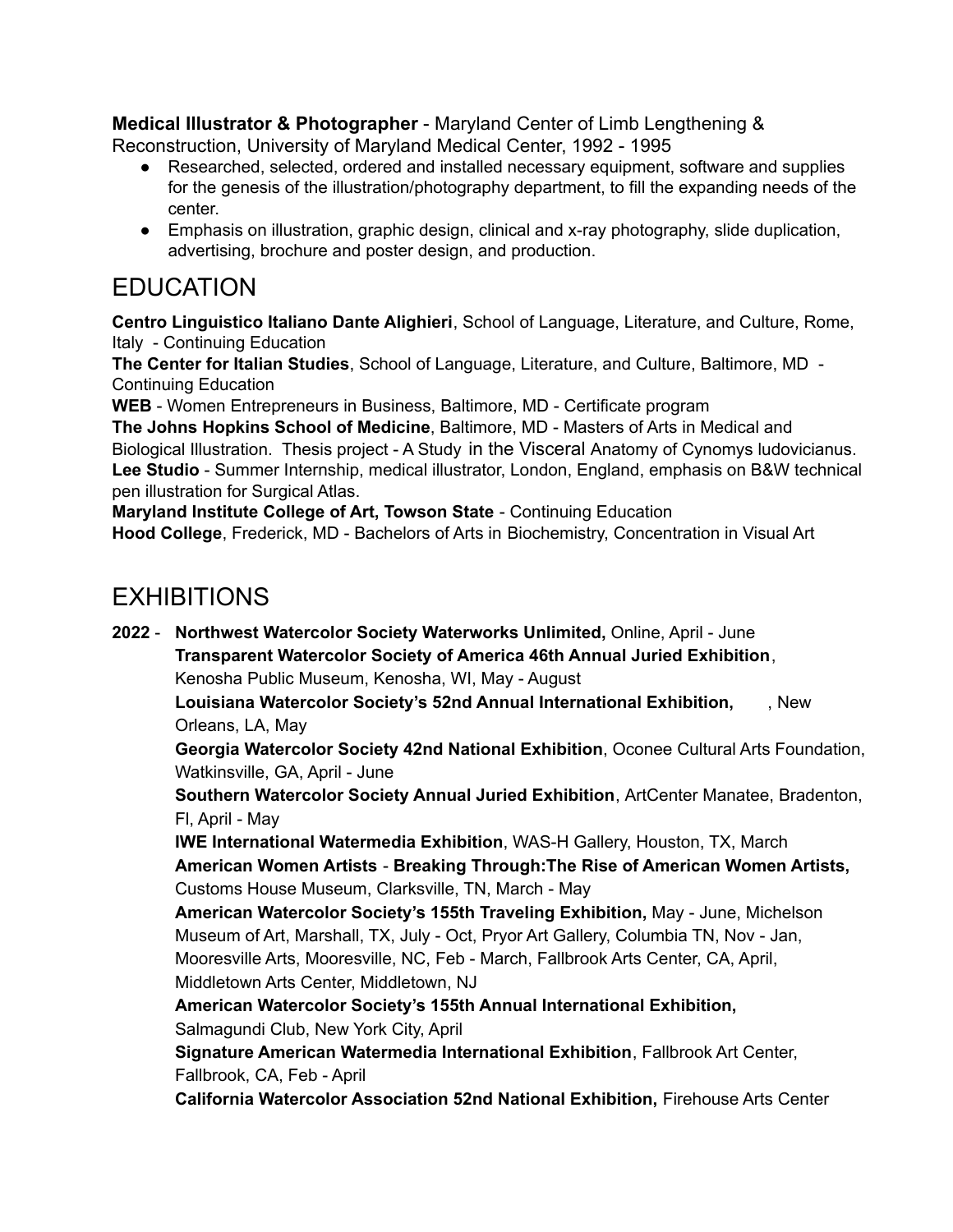Harrington Gallery, Pleasanton, CA, Jan - March

**Northwest Watercolor Society 81st Annual International Open Exhibition,** Online, Oct - Jan

**MFA Winter Juried Member Show,** Circle Gallery, Annapolis, MD, Jan

**2021** - **MFA Light & Shadow Juried Show,** Online, Dec - Jan

**BWS Juried Exhibition,** McBride Gallery, Annapolis, MD, Oct - Dec **Canadian Society of Painters In Watercolour 96th Annual International Open Water,** Online, Oct - Jan

**Potomac Valley Watercolor Society,** Winter Exhibition, Online, Oct - Dec **California Watercolor Association 52st National Exhibition,** Online, Jan - March **MFA Juried Show Strokes of Genius 2021,** Circle Gallery, Annapolis, MD, Oct - Nov **Northwest Watercolor Society 81st Annual International Open Exhibition,** Online, Oct - Jan

**MFA Juried Show Elemental: Earth, Fire, Water, Air,** Online, Oct - Nov **MFA Fall Juried Members Show,** Circle Gallery, Annapolis, MD, Sept - Oct **PWS Pittsburgh Watercolor Society Aqueous Open 2021, Online**, Oct - Nov **PWCS 121th Anniversary Exhibition of Works on Paper Juried Exhibition,** Community Arts Center, Wallingford, PA, Sept - Oct **PWS Pennsylvania Watercolor Society 42nd International Juried**

**Exhibition,** Online, Sept - Nov

**MFA Juried Show American Landscapes 2021 Juried Show,** Circle Gallery, Annapolis, MD, Aug - Sept

**Alaska Watercolor Society 47th Annual Juried Exhibit,** online, Aug - Sept **Rhode Island Watercolor Society National Show**, RIWS Gallery, Pawtucket, RI, Feb - March

**South Carolina Watermedia Society 44th National Exhibition,** Pickens County Museum, Pickens, SC, Aug - Sept

**48th Annual Rocky Mountain National Watermedia Juried Exhibition**, Center for the Arts Evergreen, Evergreen, CO, Sept - Oct

**San Diego Society 41st International Exhibition**, SDWS Gallery, San Diego, CA, **October** 

**Mid-Atlantic Regional Watercolor Exhibition**, Online, June - July

**Rhode Island Watercolor Society Spring Forward National Exhibition**, Online, May - June

**40th Annual Adirondacks National Exhibition of American Watercolors**, View Center For Arts & Culture, Old Forge, NY, Aug - Sept

**2021 National Juried Exhibition,** Delaplaine Arts Center, Frederick, MD, May - July **Society of Watercolor Artists International Juried Exhibition**, Online, April - May **Potomac Valley Watercolor Society,** Spring Exhibition, Online, April - May

**American Women Artists**, Juried Spring Show, Online, April - May

**MFA Spring Juried Member Show,** Circle Gallery, Annapolis, MD, May

**Rhode Island Watercolor Society Painting Through The Pandemic**, Online, Feb - March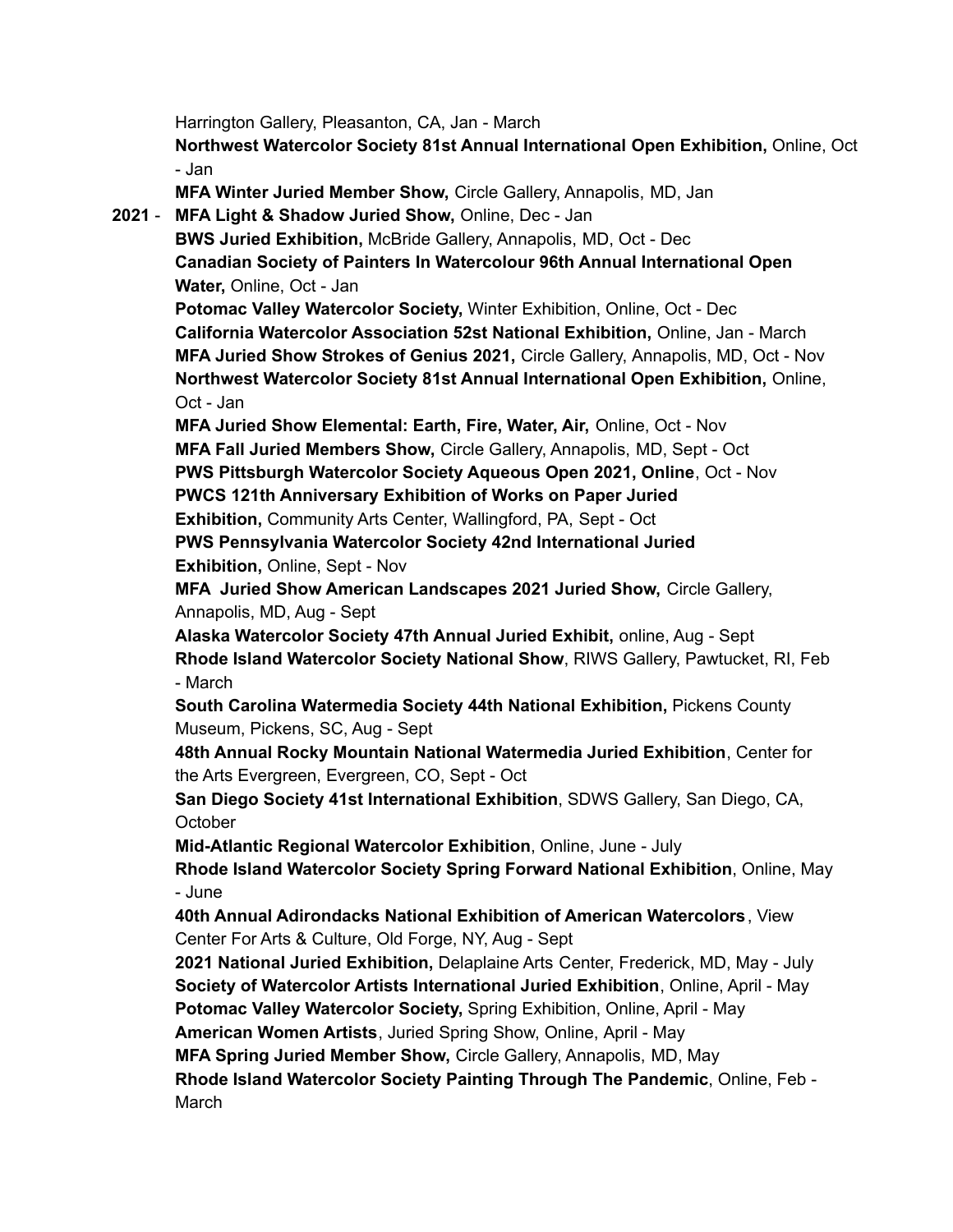**Louisiana Watercolor Society's 51st Annual International Exhibition,** Online, May **Southern Watercolor Society Annual Juried Exhibition**, Gadsden Arts Center & Museum, Quincy, Fl, April - June **Georgia Watercolor Society 42nd National Exhibition**, Carrollton Center for the Arts, Carrollton, GA, April - May **IWE International Watermedia Exhibition**, Online, March - April **MFA Juried Street Scenes,** Online, Feb - March **BWS Juried Exhibition,** Strathmore Mansion Gallery, Bethesda, MD, Jan - March **MFA Winter Juried Member Show,** Circle Gallery, Annapolis, MD, Jan **California Watercolor Association 51st National Exhibition,** Online, Jan - Feb **2020** - **South Carolina Watermedia Society 43rd National Exhibition,** Online, Nov - Dec **Canadian Society of Painters In Watercolour 95th Annual International Open Water,** Online, Nov - Jan **MFA Juried Show Elemental: Earth, Fire, Water, Air,** Online, Oct - Nov **BWS Juried Exhibition,** Delaplaine Arts Center, Frederick, MD, Oct **PWS Pittsburgh Watercolor Society Aqueous Open 2020, Online**, Oct - Nov **PWS Pennsylvania Watercolor Society 41th International Juried Exhibition,** Online, Sept - Nov **PWCS 120th Anniversary Exhibition of Works on Paper Juried Exhibition,** Online, Oct - Dec **Alaska Watercolor Society 46th Annual Juried Exhibit,** 2 Friends Gallery, Anchorage, AL, Aug - Sept **NWS 50 Stars Exhibition 2020, Online**, July - Sept **1st Annual Women In Watercolor International Juried Competition,** Online, June **Mid-Atlantic Regional Watercolor Exhibition**, Online, June - July **Artist of the Month Exhibition,** Y:Art Gallery, Baltimore, MD, June - July **The Art League of Ocean City Online Juried Corporate Partner Show,** Online, Ocean City, MD, April **Rotating Exhibition,** Gallery 99, Westminster, MD, Feb - present **Philadelphia Member Exhibition,** Online, Feb **Pennsylvania Member Exhibition,** Online, Feb **American Watercolor Society's 153rd Annual International Exhibition,** Salmagundi Club, New York City, April **MFA Winter Juried Member Show,** Circle Gallery, Annapolis, MD, Jan **2019** - **Small Gems Show,** McBride Gallery, Annapolis, MD, Dec **BWS Juried Exhibition,** Kentlands Mansion, Gaithersburg, MD, Oct - Nov **The Artist Eye 2019**, Benfield Gallery, Severna Park, MD, Oct - Nov **AWS Member Exhibition,** Linthicum Walks, Crofton, MD, Oct **Complimentary Colors,** Broadmead OPD Gallery, Cockeysville, MD, Oct **PWC Aqueous Open 2019,** Spinning Plate Gallery, Pittsburgh, PA, Oct - Nov **PWCS 119th Anniversary Exhibition of Works on Paper Juried**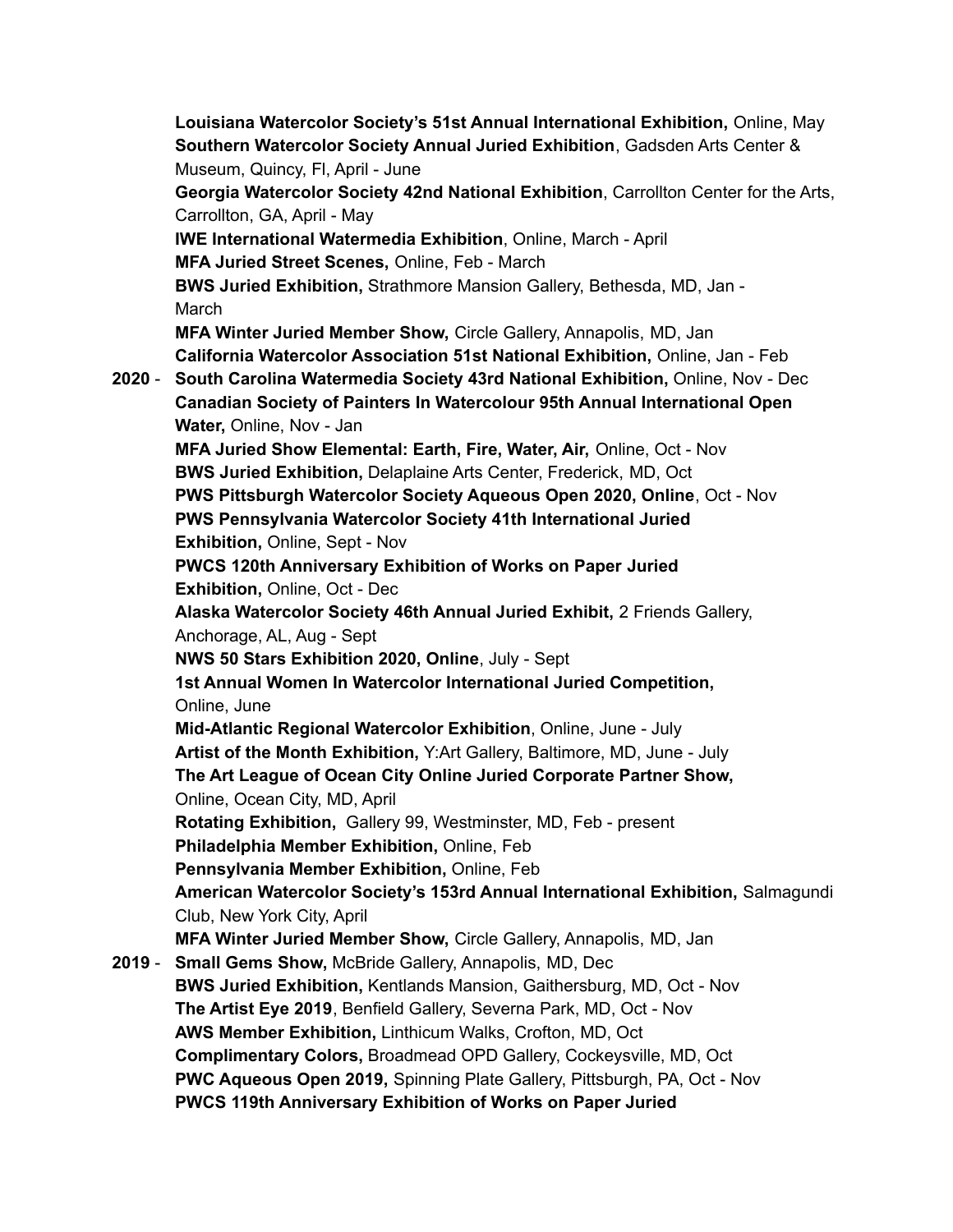**Exhibition,** Community Arts Center, Wallingford, PA, Sept - Oct **PWS Pennsylvania Watercolor Society 40th International Juried Exhibition,** The Lancaster Museum of Art, Lancaster, PA, Aug - Oct **Alaska Watercolor Society 45th Annual Juried Exhibit,** 2 Friends Gallery, Anchorage, AL, Aug - Sept **All You Need Is Love Project,** Ronald McDonald House, Baltimore, MD, Permanent Collection **Solo Exhibition,** Broadmead OPD Gallery, Cockeysville, MD, July **ManneqART** 2019 Fashion Book Photoshoot, Savage Mill, MD, June **Mid-Atlantic Regional Watercolor Exhibition**, Kay Gallery, Germantown, MD, June **Transparent Watercolor Society of America 43rd National Exhibition**, Kenosha Public Museum, Kenosha, WI, May - August **Solo Exhibition,** SoBo Cafe, Baltimore, MD, Jan - Feb **Philadelphia Juried Member Exhibition,** Hill School, Pottstown, PA, Jan **MFA Winter Juried Member Show,** Circle Gallery, Annapolis, MD, Jan

**2018** - **BWS Juried Exhibition,** Howard County Conservancy, Columbia, MD, Dec **MFA Juried Fall Member Show,** Circle Gallery, Annapolis, MD, Sept - Oct **AWS Exhibition,** Linthicum Walks, Crofton, MD, Oct **ManneqART** 2018 Fashion Book Photoshoot, Savage Mills, MD, Aug **BWS Juried Exhibition,** Brookside Gardens, Wheaton, MD, July - Aug **BWS Juried Exhibition,** Quiet Waters Park, Oct - Nov **A Brush With The Bay,** Wimsey Cove Show, Annapolis, MD, July - Aug **118th Anniversary Exhibition Works on Paper Juried Exhibition,** Wayne Arts Center, Wayne, PA, Oct - Nov **Pennsylvania Watercolor Society 39th Annual Juried Exhibition,** The Crary Art Museum,Warren, PA, Sept - Oct **Mid-Atlantic Regional** Watercolor Exhibition, Kay Gallery, Germantown, MD, June **A Brush With Nature,** Maryland Hall Exhibition, Annapolis, MD, Apr - July **BWS Exhibition Juried Exhibition,** Slayton House, Columbia, MD, Mar - May

**2017 - BWS Juried Exhibition,** HoCo Dept. of Ed. Central Office Gallery, Columbia, MD, Oct - Nov

**AWS Member Exhibition,** Linthicum Walks, Crofton, MD, Oct **The Washington Post**, Montgomery County Calendar, July 13- 20, 2017, Online Edition, July

**Image & Imagination**, Anne Arundel Juried Show, Mitchell Gallery, Annapolis, MD, May - June

**ManneqART** 2017 - 2018 Calendar Photoshoot, Savage Mills, MD, June **Mid-Atlantic Regional Watercolor Exhibition** - Kay Gallery, Germantown, MD, June - July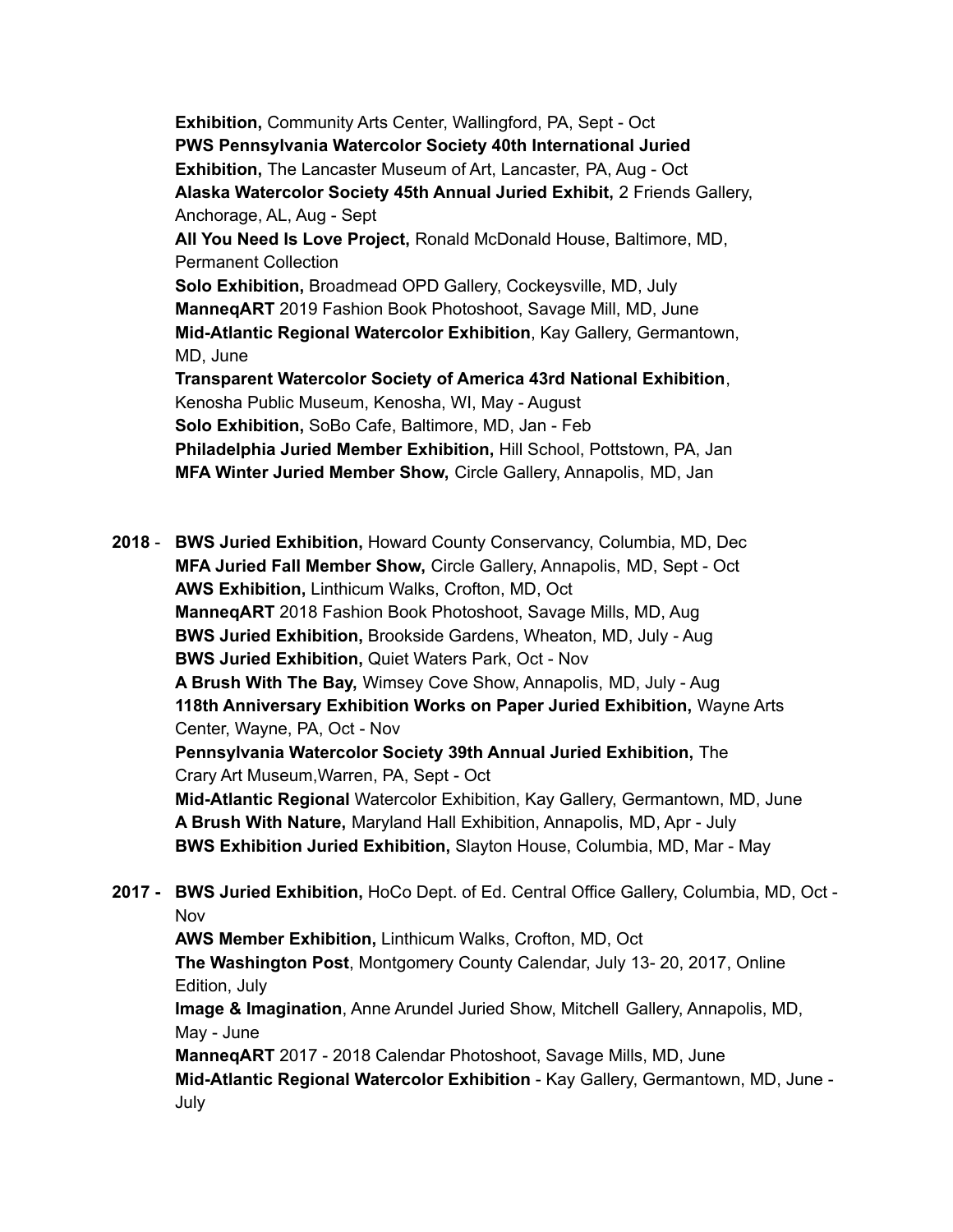**North Carroll Painter's Exhibition**, Carroll County Arts Council, Westminster, MD, June - Aug

**Quiet Waters Park AWC Juried Show**, Quiet Waters Park, May - July **GFWC Woman's Club of Westminster Exhibition**, Westminster, MD, May

- **2016 - ManneqART** 2016 2017 Calendar Photoshoot, Savage Mill, MD, June
- **2015 - WUSA9 television news program** Washington Today, ManneqART, Design segment, Dec

**ManneqART,** Smithsonian Institution, Renwick Gallery Board of Directors Meeting, Nov **ManneqART** 2015 - 2016, Calendar Photoshoot, Savage Mill, MD, June **Jersey City Art and Studio Tour, SoBo Market, Carroll County Arts Council** exhibited charcoal, pencil, and CarbOthello Pencil drawings.

#### **2014 - present Monthly Community Arts Salon**, Shared polymer clay sculpture, charcoal drawing, and watercolor painting

### **1997 - present**

**Biological illustrations on permanent loan**, exhibited in Hodson Science and Technology Center, Hood College

### PRESENTATIONS

**2021 - Baltimore Watercolor Society Demonstration**, Limited Palette Watercolor Demonstration, McBride Gallery, Annapolis, MD, Oct - Dec **2020 - Y:Art Gallery Demonstration,** *"Limited Palette Landscape Painting"*, Featured artist presenter, Zoom, Oct **Fine Arts League of Cary Demonstration,** *"Painting Pet Portraits In Watercolor"* Guest presenter, Zoom, Oct **Vienna Arts Society Demonstration,** *"Painting Pet Portraits In Watercolor"* Guest presenter, Zoom, July **Annapolis Watercolor Club Workshop,** *"Vibrant Florals"* 1 Day watercolor workshop, Zoom, Oct **2019 - Annapolis Watercolor Club Workshop,** *"Urban Landscape"* 1 Day Watercolor workshop, Wood Church, Nov **Baltimore Watercolor Society Workshop,** *"Painting Animals"* 1 day Watercolor workshop, Howard County Center for the Arts, Oct **Baltimore Watercolor Society Demonstration**, Basic Watercolor, BlackRock Center for the Arts, Germantown, MD, June **2018 - Library of Congress Forty-Fourth Annual LCPA Art & Craft Exhibit Judge and Guest Speaker**, Library of Congress, Washington D.C.,Sept **2017 - Annapolis Watercolor Club Workshop,** *"Portraits - Character and Form"* 1 day Watercolor workshop, Friends Meeting House, Aug **2016 - Annapolis Watercolor Club Guest Demonstrator,** *"Don't Be Afraid of the Darks",*

Maryland Hall for the Arts, Annapolis, MD, Feb

**Baltimore Watercolor Society Workshop,** *"Negative Painting"*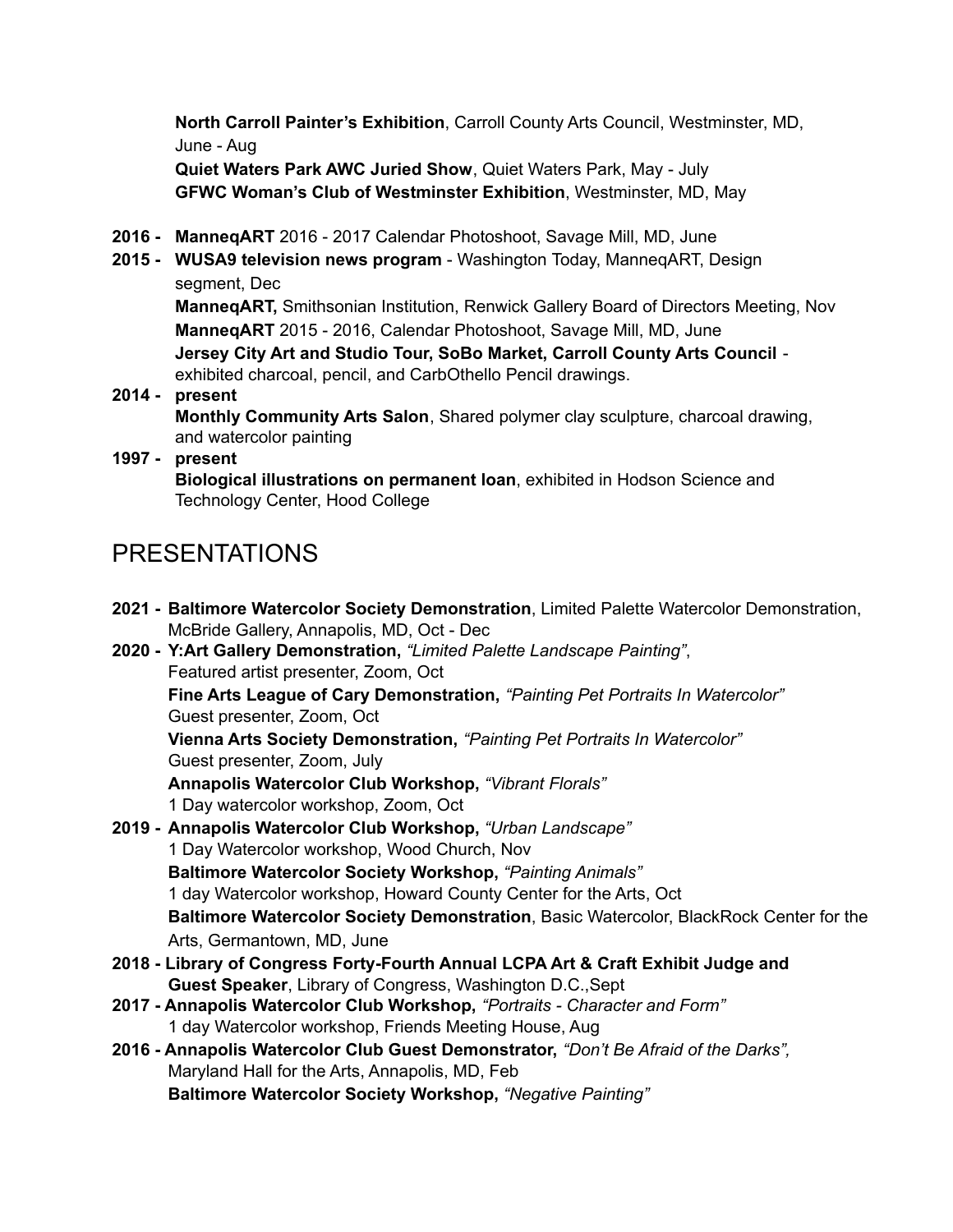1 day Watercolor workshop, Howard County Center for the Arts, Sept

### AWARDS

- **2022 - Gold Medal,** California Watercolor Association 52nd National Exhibition, Firehouse Arts Center Harrington Gallery, Pleasanton CA, Jan - March **Honorable Mention**, MFA Light & Shadow Juried Show, Online, Dec - Jan
- **2021 - Second Place,** BWS Juried Exhibition, McBride Gallery, Annapolis, MD, Oct Dec **Baltimore Watercolor Society Award,** Potomac Valley Watercolor Society, Winter Exhibition, Online, Oct - Dec

**Award of Merit,** PWS Pittsburgh Watercolor Society Aqueous Open 2021, Online, Oct - Nov

**Juror's Choice Award,** MFA Fall Juried Members Show, Circle Gallery, Annapolis, MD, Sept - Oct

**1st Place - Betty Walker & Genie Wilder Memorial Award,** South Carolina Watermedia Society 44th National Exhibition, Pickens County Museum, Pickens, SC, Aug - Sept

**Jenna Marie Julien Memorial Award,** San Diego Society 41st International Exhibition, SDWS Gallery, San Diego, CA, October

**Best In Show,** Alaska Watercolor Society 47th Annual Juried Exhibit, Online, Anchorage, AL, Aug - Sept

**Fredrix Canvas Boards Award,** Mid-Atlantic Regional Watercolor Exhibition, Online, June - July

**Third Place,** Louisiana Watercolor Society's 51st Annual International Exhibition, Online, May

**Winsor & Newton Award**, Southern Watercolor Society Annual Juried Exhibition, Gadsden Arts Center & Museum, Quincy, Fl, April - June

**Honorable Mention -** Georgia Watercolor Society 42nd National Exhibition, Carrollton, Center for the Arts, Carrollton, GA, April - May

**Honorable Mention -** MFA Juried Winter Member Show**,** Circle Gallery, Annapolis, MD, Jan

**CWA Signature Member Award II,** California Watercolor Association 51st National Exhibition, Online, Jan - Feb

**2020 - Best of Show - Alex Powers Memorial Award,** South Carolina Watermedia Society 2020 National Exhibition**,** Online, Nov - Dec

**PWCS Founders Award,** Philadelphia Water Color Society 120th Anniversary Exhibition of Works on Paper Juried Exhibition**,** Online, Oct - Dec

**The Carl Schaefer Award,** Canadian Society of Painters In Watercolour 95th Annual International Open Water, Online, Nov - Jan

**Honorable Mention**, Delaplaine Arts Center, Frederick, MD, Oct, BWS Juried Show **Blick Art Materials, PWS, Armadillo Arts and Crafts & Hahnemühle Award,** Pennsylvania Watercolor Society 41st International Juried Exhibition, Online, Sept - Nov **Best In Show, Alaska Watercolor Society 46th Annual Juried Exhibit,** Online, Anchorage, AL, Aug - Sept

**Honorable Mention,** 1st Annual Women In Watercolor International Juried Competition, Online, June

**Juror's Choice Award,** MFA Juried Winter Member Show**,** Circle Gallery, Annapolis,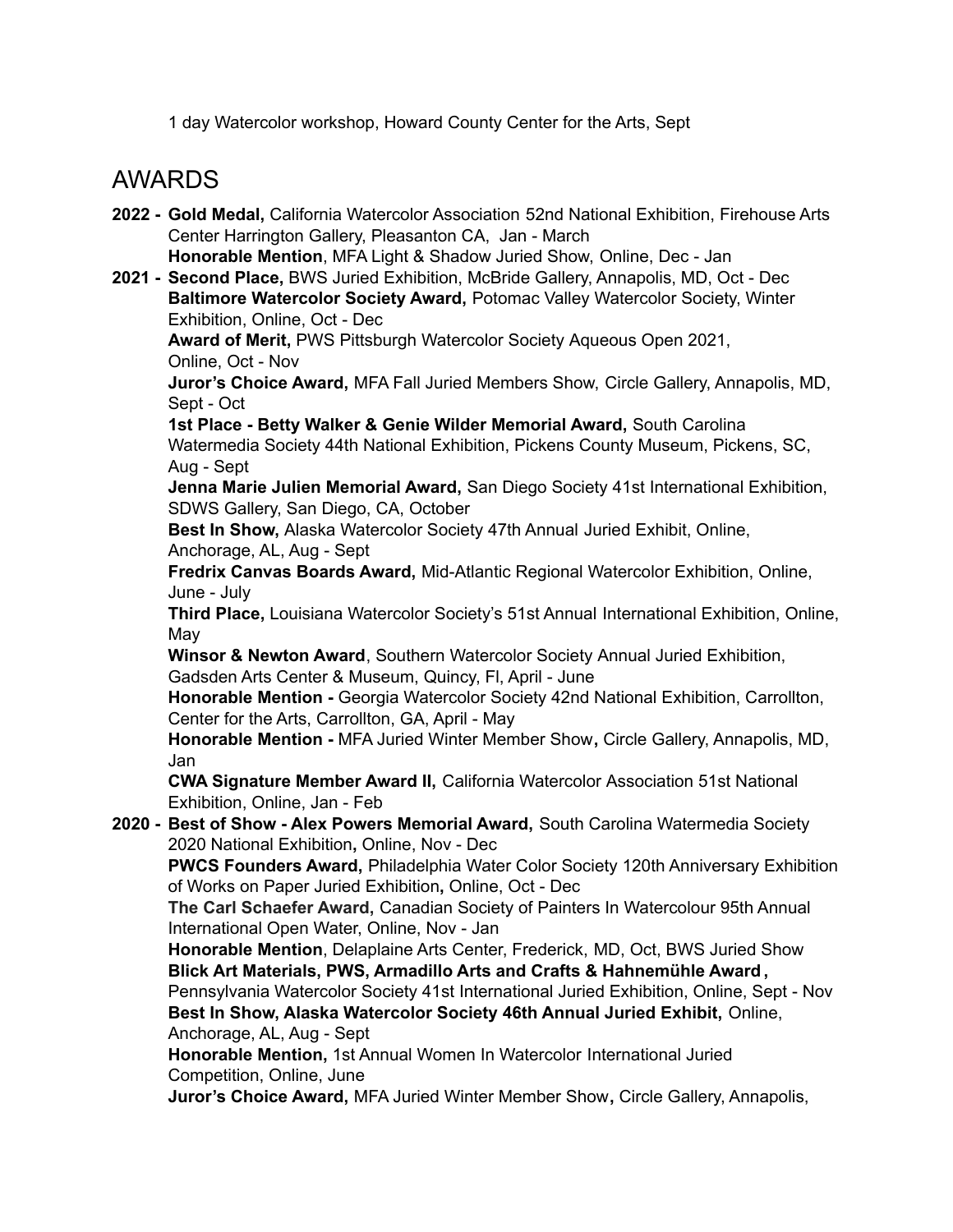Jan

**Artist of the Month,** Y:Art Gallery, Baltimore, MD, June and July

**2019 - 1st Place Award,** BWS Juried Show, Kentlands Mansion, Gaithersburg, MD, Oct - Nov **Best of Show,** The Artist Eye 2019, Benfield Gallery, Severna Park, MD, Oct - Nov **3rd Place Award,** AWC Members Exhibition, Linthicum Walks, Crofton, MD, Oct **People's Choice Award,** AWC Members Exhibition, Linthicum Walks, Crofton, MD, Oct **Blick Art Materials Award,** 119th Anniversary Exhibition Works on Paper Juried Exhibition, Community Arts Center, Wallingford, PA, Sept - Oct, **The Ron Schloyer Outstanding Watercolor Award,** Pennsylvania Watercolor

Society 40th International Juried Exhibition, The Lancaster Museum of Art, Lancaster, PA, Aug - Oct

**Alien Award**, ManneqART Sculpture on the Human Form **Jack Richeson, Salis, Golden Artist Colors Award**, Mid-Atlantic Regional Watercolor **Exhibition** 

- **2018 - Cheap Joe's Award,** PWS 39th Annual Juried Exhibition **Mechanics Award**, ManneqART Sculpture on the Human Form **1st place and Honorable mention**, Linthicum Walks, AWC juried show **2nd place**, Brookside Gardens Exhibition, BWS Juried Show **Honorable Mention**, Slayton House Gallery, BWS Juried Show **Honorable Mention**, Board of Education BWS Juried Show
- **2017 - Master Award**, ManneqART Sculpture on the Human Form **3rd place**, Linthacum Walks, AWC Juried Show **Honorable Mention**, Quiet Waters Park, AWC Juried Show
- **2016 - Action Award & Ace Binding Award,** ManneqART Sculpture on the Human Form
- **2015 - Innolect Literary Award**, ManneqART Sculpture on the Human Form

## PUBLICATIONS

- Splash 23 Best Of Watercolor
- ManneqArt Fashion Book 2019, ManneqART, Inc.
- ManneqArt Calendar Cover 2018, ManneqART, Inc.
- ManneqArt Calendar Cover 2017, ManneqART, Inc.
- ManneqArt Calendar Cover 2016, ManneqART, Inc.
- Paley, Dror. Principles of Deformity Correction. Berlin: Springer, 2002. Print.
- Iseman, Michael D. A Clinician's Guide to Tuberculosis. Philadelphia: Lippincott Williams & Wilkins, 2000. Print.
- Browner, Bruce D., Lenworth M. Jacobs, and Andrew N. Pollak. Emergency Care and Transportation of the Sick and Injured. Boston: Jones and Bartlett, 1999. Print.
- Matthews, Gary G. Neurobiology: Molecules, Cells, and Systems. Cambridge, MA: Blackwell Science, 1998. Print.
- Snider, Robert K. Essentials of Musculoskeletal Care. Rosemont, IL: AAOS, 1997. Print.
- Taking Nitroglycerin. San Bruno: Krames Communications, 1997. Print.
- Common Breast Conditions. San Bruno: Krames Communications, 1997. Print.
- Palatal Expander. San Bruno: Krames Communication, 1997. Print.
- Self Catheterization, San Bruno: Krames Communications, 1996. Print.
- Total Hip Replacement. San Bruno: Krames Communication, 1996. Print. Paley and Tetsworth.